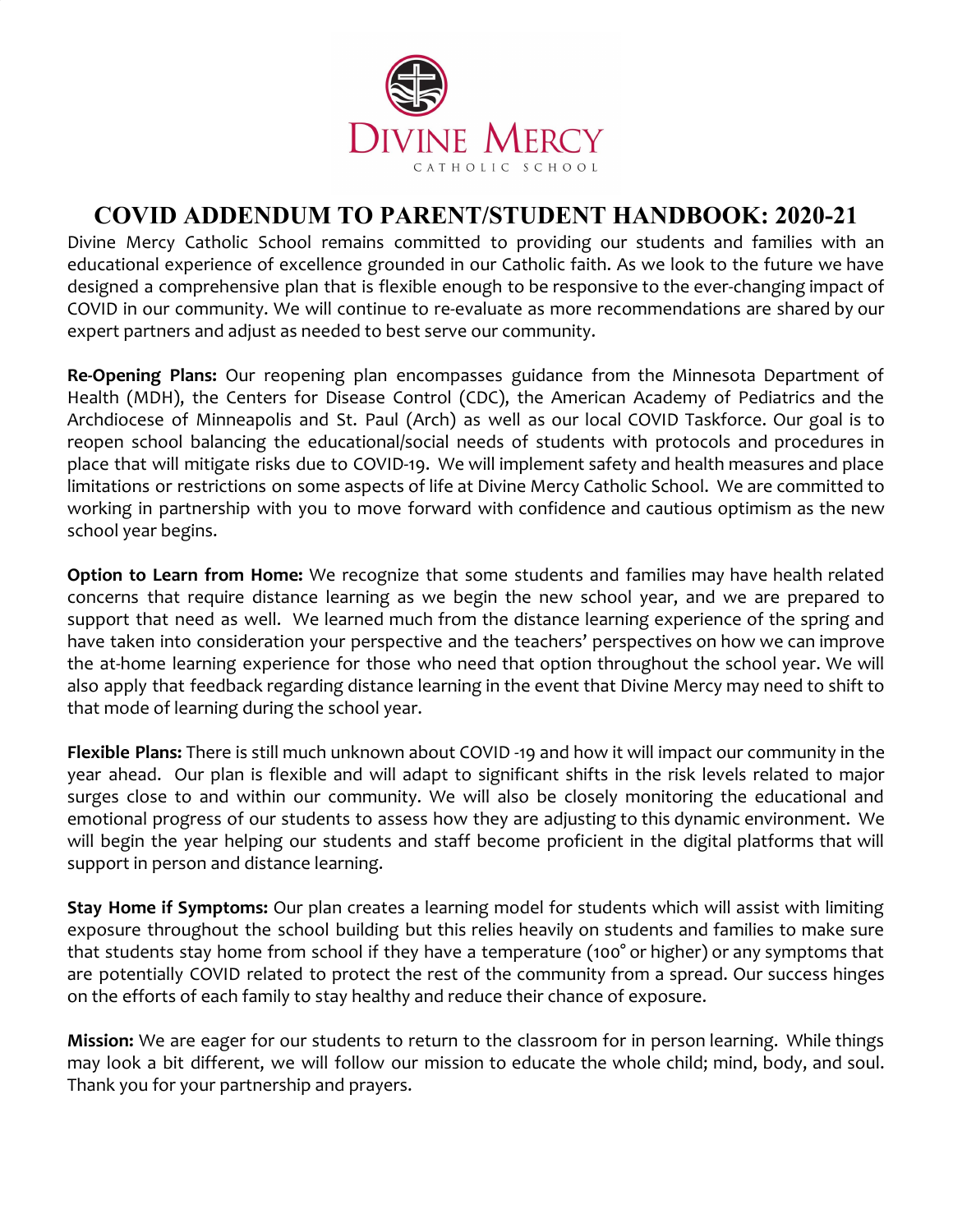

# **Re-opening Plan for the 2020-2021 Academic Year**

# **General Overview:**

We've been working hard to create a comprehensive plan to ensure we could be back at school for in-person learning - and offer a distance learning experience for those who have health related concerns.

#### **Arrival/Departure**

- Student arrival between 7:40-8:00 through door 2 or 3.
- **2** Preschool students will enter and exit through class specific doors.
- **End of day dismissal at 3PM will be** organized by pick-up method and family group to reduce congestion.

#### **Face Coverings Required**

- **Preschool students are exempt from** the face mask mandate
- Everyone else entering and exiting school must wear a face covering.
- $\boxtimes$  Students (K-5)will wear a face covering throughout the day except when eating, exercising, or outdoors. Face mask breaks will be planned throughout the day.

## **Cleaning Protocols**

Cleaning and disinfecting key areas of the building will help limit the spread of germs.

- **2** We will staff for midday cleaning of bathrooms, the lunchroom, and high touch surfaces.
- All classrooms will be cleaned and disinfected at the end of each day.
- **2** Weather permitting, classroom doors and windows will remain open to improve airflow in the classrooms.

#### **Communication**

- We have created a designated space on the school website for updates related to COVID 19.
- 2 An update will be sent each week specific to our procedures and protocols related to COVID and weekly communication in our *Thursday ENews*.
- Additional information will continue to be shared on our social media accounts.
- Power School alerts and emails will also be sent - be sure to update your email!
- **PLEASE NOTIFY THE OFFICE IF YOUR CHILD IS DIAGNOSED WITH COVID-19 OR SOMEONE IN YOUR FAMILY IS DIAGNOSED:** Staff person contact, Peggy Johnson **EMAIL: pjohnson@dmcs.cc CALL: 507.334.7706**

## **Guests, Volunteers**

#### **& Parents Visits are Limited**

- $\triangleright$  Limiting the number of adults in the school building each day is a recommendation of the CDC to minimize the potential spread of the virus.
- $\triangleright$  Parents picking up students during the school day will wait in the front vestibule.

## **Shopping List**

Please add the following to your child's school supply list:

- **Thermometer for taking temperature at** home each day.
- **图 Personal water bottle**
- **Mask or neck gaiter/face covering (a** Cardinal mask will be provided; please have extras.)
- **Personalized school supplies (will not be** shared)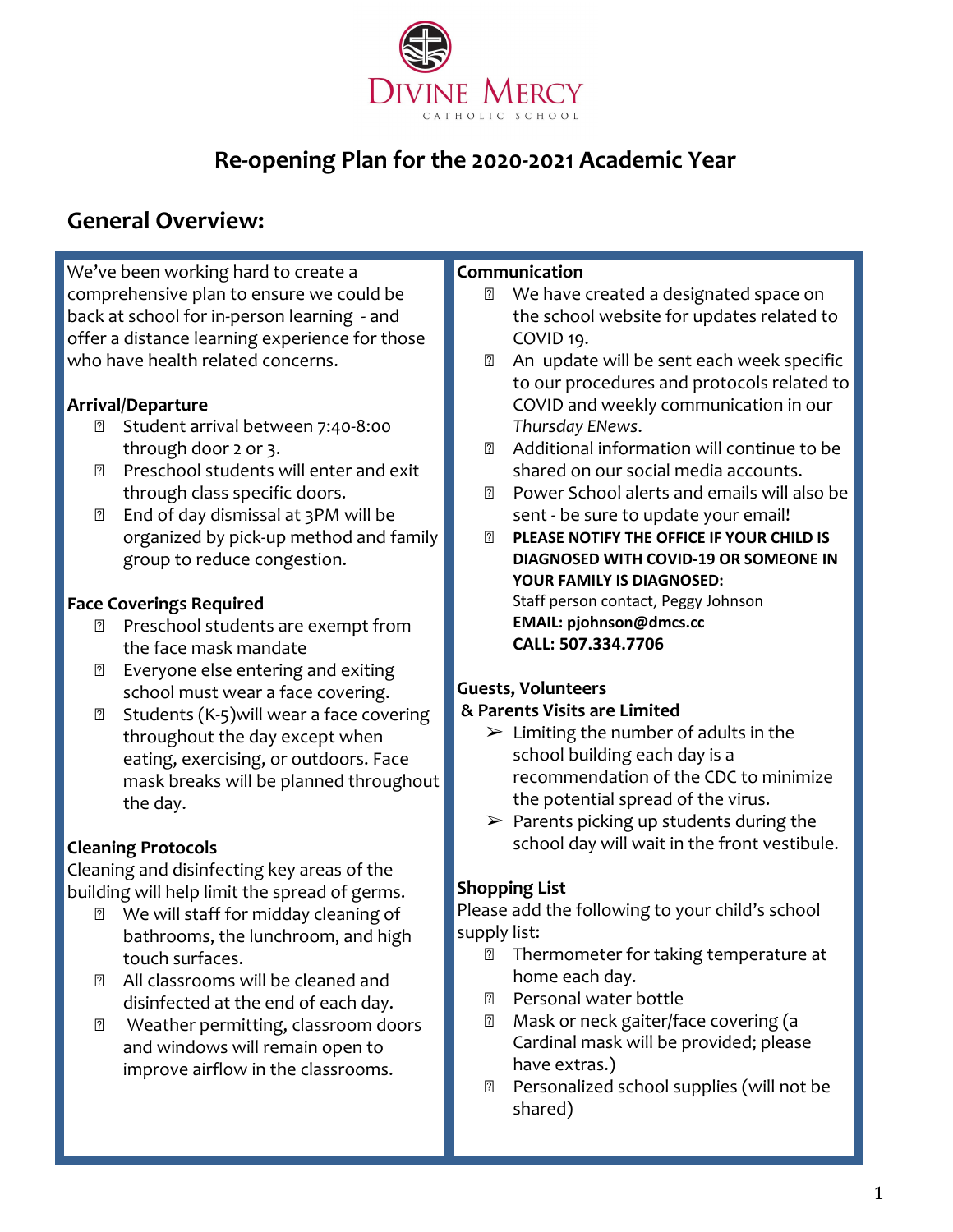### **Health Protocols**

The health and well being of our students, staff, and parents is our highest priority.

- Families will be asked to screen students at home daily and review health questions at home. A checklist will be provided.
- Masks are required per the state mandate. They are not required when students are physically active, eating, or outdoors.
- **There will be increased hand washing** throughout the day, including sanitizing stations throughout the building.
- **T** Teachers will review respiratory etiquette with students: cough and sneeze into elbow, then wash hands.
- Water fountains are blocked off and only bottle fillers available.

#### **WHAT TO DO WHEN YOU'RE EXPOSED OR DIAGNOSED:**

We will consult public health officials and continue to follow the MDH/CDC guidelines for excluding and return to work protocols around any situation. (Some examples could be)

#### **IF YOU'VE BEEN DIAGNOSED WITH COVID-19:**

MDH gives patients guidelines for returning (usually 10 - 14 days)

#### **IF YOU'VE HAD CLOSE CONTACT WITH A CONFIRMED COVID-19 CASE:**

Stay home for 14 days. After that period, if you have no symptoms, you may return to school/work.

#### *CLOSE CONTACT= within 6 feet for a sustained 15 minutes within 2 days of symptoms onset.*

If students exhibit symptoms consistent with COVID-19, we will follow our standard protocol for when students get sick at school. The student will be sent to the nurse's office/quarantine room until they can be picked up by a family member. Close contacts will be notified of potential exposure.

#### **All DMCS students will:**

- Have a positive approach to learning.
- Complete all work and participate in all class activities.
- Practice all health and safety protocols to remain safe including:
	- *○ Honor teacher expectations and requests*
	- *○ Frequently wash hands and practice good hygiene.*
	- *○ Bring personal water bottle*

#### **A DMCS Parent will partner with DMCS staff and support their child by:**

- Keeping a positive and supportive outlook for DMCS, asking questions when clarification is needed
- Encouraging and motivating their child to have a positive approach to learning
- Communicating with teachers any concerns that may arise with their child's educational experience
- Will check in with student/teacher on a regular basis to ensure online learning attendance and work completion.
- Logging in and checking student progress on a regular basis.
- Expressing the importance of their student to remain safe and follow these guidelines:
	- *○ Health checklist and Temperature check screening each morning before attending school*
		- *○ Stay home with temperature of more than 100˚*
		- *○ Wash mask, and send clean one to school*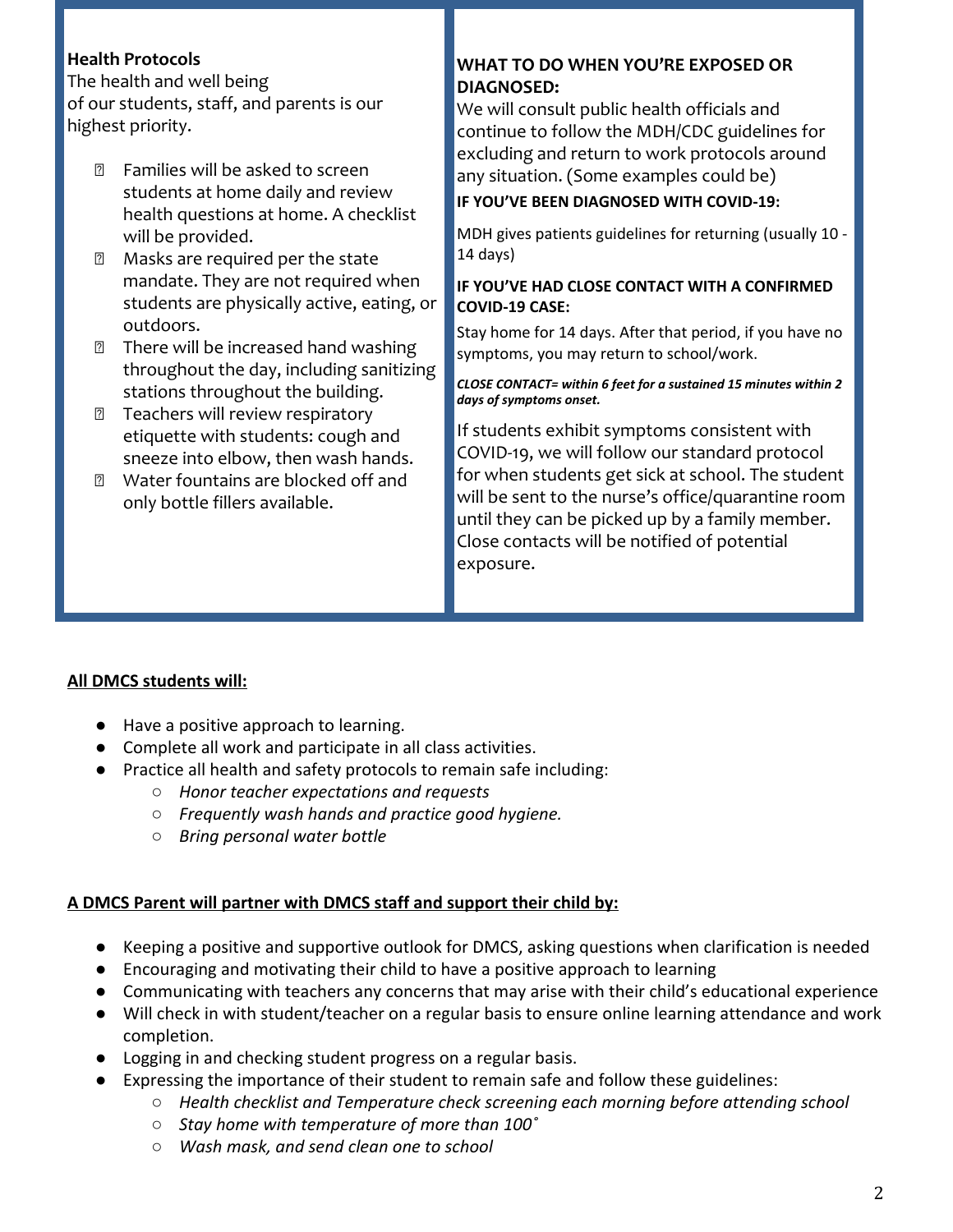- *○ Wear mask to school*
- *○ Physically distance from classmates and teachers when possible*
- *○ Honor teacher expectations and requests*
- *○ Frequently wash hands and practice good hygiene.*
- *○ Bring personal water bottle*

## **SCENARIO 1: All students are in the building with restrictions**

- Classrooms will be kept as family pods to maintain distancing practices.
- Room arrangements have been altered to allow for extra space between students whenever possible.
- $\mathbb D$  Student hand washing required when entering the classroom from other spaces.
- Specialists will travel or collect and deliver individual classes.
- **8** Students supplies are kept separate and devices will not be shared.
- **2** Off-campus field trips will be restricted for now.
- Weekly Mass will follow Sunday Mass protocols.
- Masks will be worn throughout the school day.
- **2** Opportunities for outdoor learning will be encouraged.
- Lunch and recess will be grouped by class to maintain integrity of classroom family pods.

## **SCENARIO 2: Hybrid Model-Students in school & at home learning**

| <b>MONDAY</b>                                                                                                       | <b>TUESDAY</b>                                                                                                      | <b>WEDNESDAY</b>                                                                                                                                                        | <b>THURSDAY</b>                                                                                   | <b>FRIDAY-White Day</b>                                                                           |
|---------------------------------------------------------------------------------------------------------------------|---------------------------------------------------------------------------------------------------------------------|-------------------------------------------------------------------------------------------------------------------------------------------------------------------------|---------------------------------------------------------------------------------------------------|---------------------------------------------------------------------------------------------------|
| Homeroom #1:<br>Students in<br>Homeroom #1 will<br>report to school.<br>Students in<br>Homeroom #2<br>learn online. | Homeroom #1:<br>Students in<br>Homeroom #1<br>will report to<br>school. Students<br>in Homeroom #2<br>learn online. | Individual/small group<br>meetings online<br>• Mass attendance<br>encouraged at IC or<br>virtual<br>• Meetings<br>(staff/student)<br>• School building deep<br>cleaned. | Homeroom #2:<br>Students in<br>Homeroom #2<br>report. Students<br>in Homeroom #1<br>learn online. | Homeroom #2:<br>Students in<br>Homeroom #2<br>report. Students<br>in Homeroom #1<br>learn online. |

- **Homeroom #1** will come to school on Monday and Tuesdays. Homeroom #2 will learn online on Monday and Tuesdays.
- **Homeroom #2** will come to school on Thursdays and Fridays. Homeroom #1 will learn online on Thursdays and Fridays.
	- *○ Attendance will be taken by the teacher and reported to office for both groups.*
	- *○ Following attendance, online learning is available following the class specific schedule.*
	- *○ Wednesday will be utilized for individual and small group instruction/intervention.*